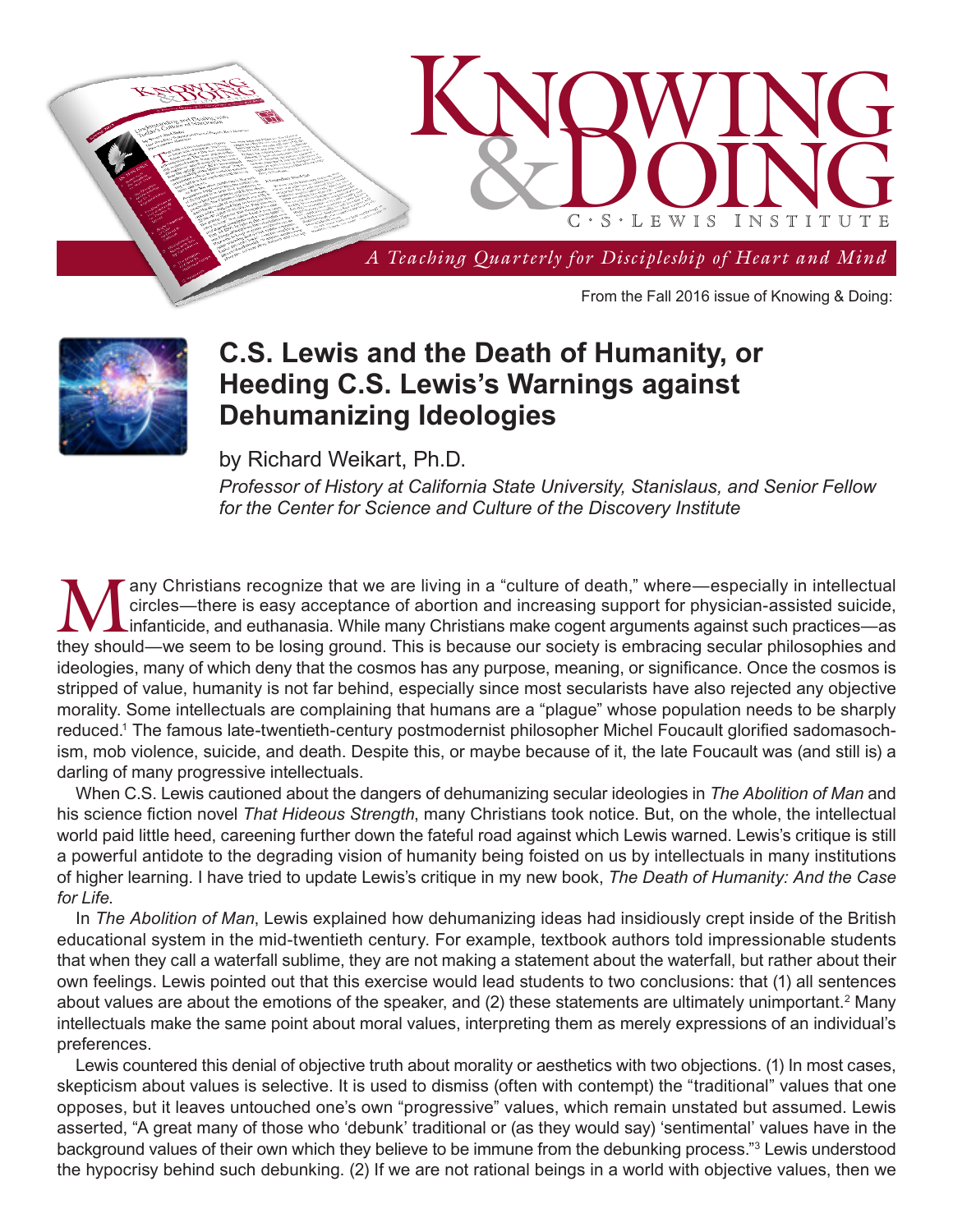are "mere nature to be kneaded and cut into new shapes for the pleasures of masters who must, by hypothesis, have no motive but their own 'natural' impulses."<sup>4</sup> Thus Lewis recognized that controllers, who claim to be taking the destiny of humanity into their own hands, have no control over themselves.

If everyone's behavior is determined, ultimately no one can choose to control others. We are all controlled. The claims by the intelligentsia that they have superior knowledge or wisdom to manipulate the rest of humanity are then vacuous, because the intelligentsia's statements are as much the product of random, material processes as the ideas and behavior of the masses. Their beliefs or plans have no special claim to be true or good or beautiful, since none of these categories exists. So why do they get so worked up when proclaiming the superiority of their policies and aspirations? Why do they become indignant at those who—through no fault of their own (since "fault"

is nonexistent, according to their worldview)—continue to embrace values they oppose? Perhaps they would respond—if they want to be consistent with their own deterministic philosophy—that they cannot help themselves. But I propose that at some level they view their beliefs as being superior to others'. Perhaps their indignation also indicates that they do think that others have some choice about their beliefs and values.

The result of this impoverished view of humanity—that people are nothing more than clumps of chemicals thrown together by chance—is illustrated in Lewis's novel *That Hideous Strength*. In this dystopia, scientists establish a National Institute of Coordinated Experiments (NICE), an agency that experiments on humans, to manage and transform the society. These scientists see themselves as the new controllers of humanity, and they use every technique in their arsenal to manipulate their fellow hu-



mans—including torture and other not-so-NICE methods. They recruit the protagonist of the novel, Mark Studdock, to their program by telling him that since controlling humanity is inevitable, he might as well join them as a controller, rather than hesitating and becoming one of the controlled.

In the view of the scientists at NICE, only physical reality matters, so "friendship is a chemical phenomenon; so is hatred."<sup>5</sup> Humans, being a conglomeration of chemicals subject to natural laws, have no special purpose or value. The NICE program involves extermination of those considered riffraff and human experimentation to move the species to a higher evolutionary stage. Nothing about humanity is sacred. As a sociologist, Studdock accepts most of these ideas at first—until he finds that he and other scientists at NICE are themselves the targets of manipulation and control. He rebels against the attempts to treat him as just another reagent in the elaborate experiment to reengineer society.

Lewis's warnings against the "abolition of man" were certainly astute in the mid-twentieth century. Because so few people have heeded these warnings, they have not lost any of their poignancy. Indeed, the problems he exposed are more pronounced today than in his time; we need vigorous and compelling warnings to bring people to their senses.

Starting from a secular perspective, where human life is reduced to material processes, many intellectuals deny that human life has any intrinsic value or purpose or meaning. Many bioethicists are devaluing human life by arguing that some humans are "persons," while others are not. These "nonpersons" generally include the unborn and those with cognitive disabilities. Some secular bioethicists, such as Peter Singer at Princeton, consign even newborn infants to the category of "nonpersons," while others advocate "after-birth abortions."

Because of these dehumanizing cultural tendencies, we need to embrace and even celebrate the value and significance of all humans, especially the weak and vulnerable, such as people with disabilities. Whatever their characteristics, all humans are made in the image of God and deserve our love. They are not merely some cosmic accident that emerged from random, impersonal processes. They are not merely a hunk of matter for us to manipulate or dominate.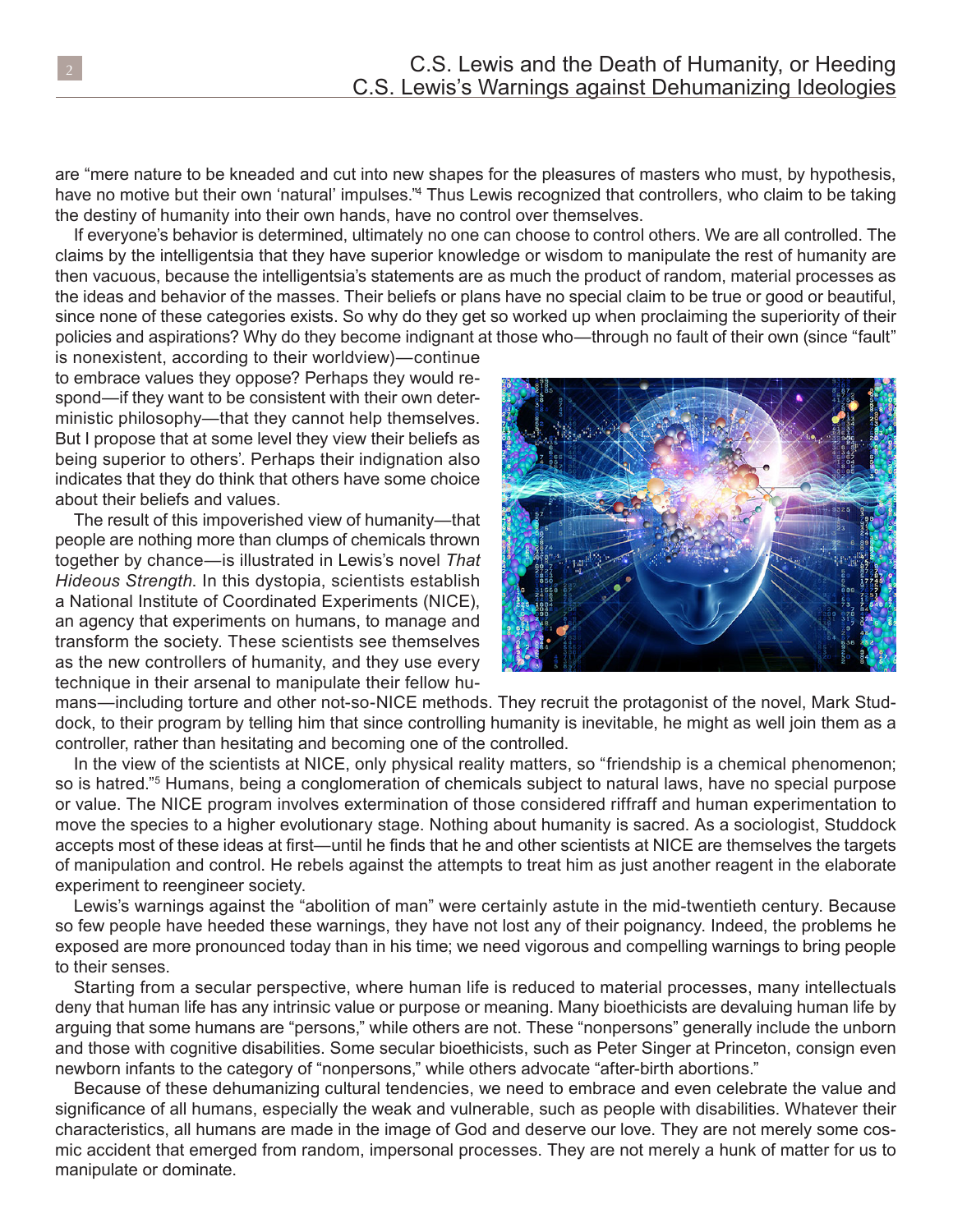This means we should once again take to heart Lewis's admonitions to resist the rising tide of dehumanizing philosophies. With love and humility, but also with courage and boldness, we need to proclaim to our "culture of death" the sage words in the Declaration of Independence that "all men are created equal, that they are endowed by their Creator with certain unalienable Rights, that among these are Life, Liberty and the pursuit of Happiness." But words are not enough. We must show by our actions that we value the lives of those considered the least

culture seems to be headed, we will witness the death of humanity.  $\blacksquare$ among us, whether they are unborn children, newborns with disabilities, adults with cognitive disabilities, or seniors with Alzheimer's. By our loving words and deeds, we can build a culture of life. Otherwise, given the way our

There are no ordinary people. You have never talked to a mere mortal. Nations, cultures, arts, civilizations—these are mortal, and their life is to ours as the life of a gnat. But it is immortals whom we joke with, work with, marry, snub and exploit—immortal horrors or everlasting splendors.

C.S. Lewis

## **Notes:**

*<sup>1</sup> http://www.telegraph.co.uk/news/earth/earthnews/9815862/Humans-are-plague-on-Earth-Attenborough.html*

<sup>2</sup> C.S. Lewis, *The Abolition of Man* (New York: Collier Books, 1962), 13–17.

3 Ibid., 41.

4 Ibid., 84.

<sup>5</sup> C.S. Lewis, *That Hideous Strength* (1945; reprinted - New York: Scribner Paperback Fiction, 1996), 257.



*Richard Weikart is a professor of history at California State University, Stanislaus, and a senior fellow for the Center for Science and Culture of the Discovery Institute. He received a bachelor's degree in 1980 from Texas Christian University and a master's from Texas Christian University in 1989. With his Ph.D. in modern European history at the University of Iowa (1994), he received the biennial prize of the Forum for History of Human Sciences for the best dissertation in that field. He has published numerous articles, reviews and essays, and is the author of five books. His most recent book is* The Death of Humility: And the Case for Life, *exploring our culture's declining respect for the sanctity of human life. He is married to Lisa Weikart and they have seven children.*